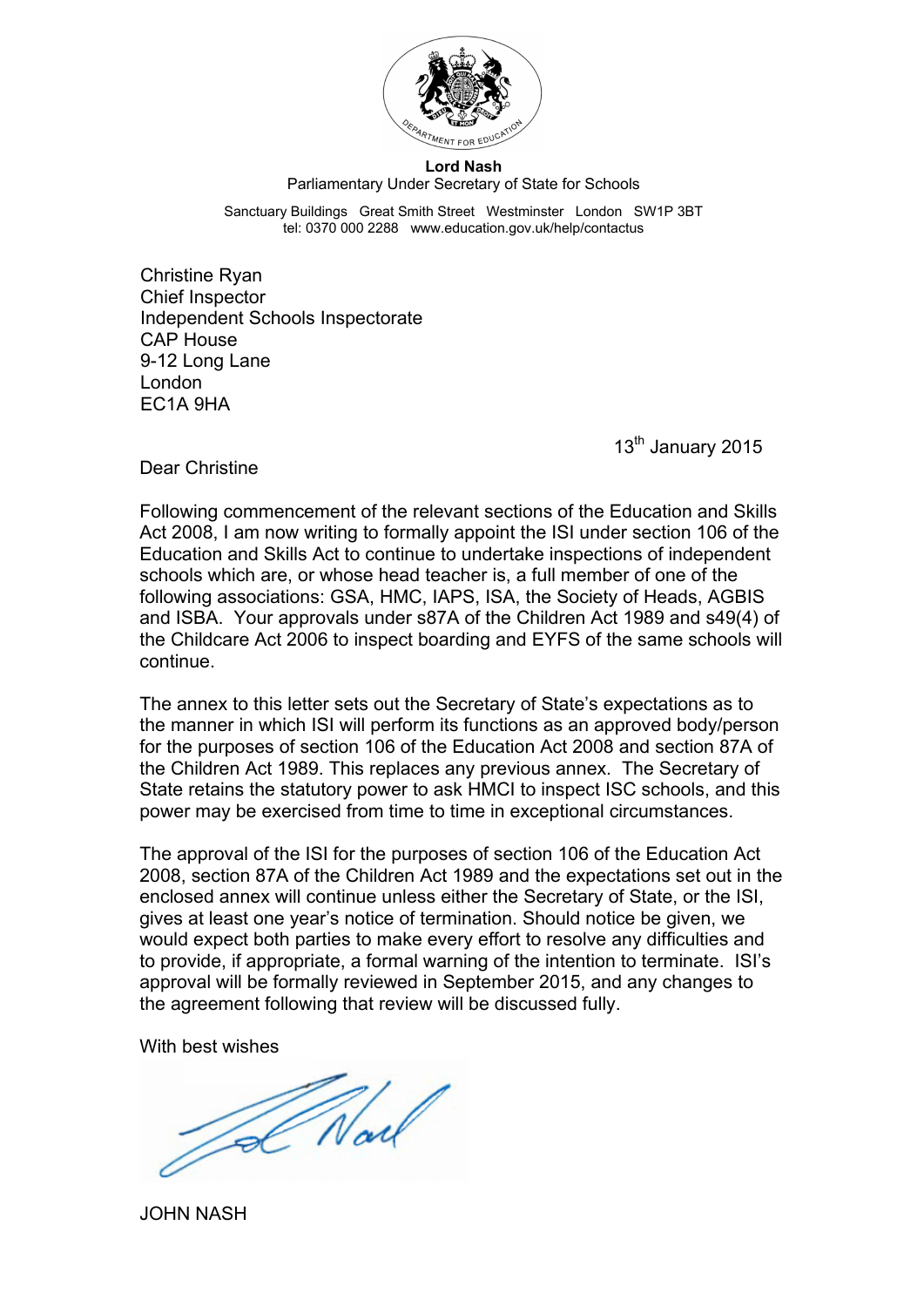**Agreement between the Department for Education and the Independent Schools Inspectorate in respect of the approval of the Independent Schools Inspectorate under section 106 of the Education and Skills Act 2008 and as a person appointed under section 87A of the Children Act 1989, and additional responsibilities as agreed** Formal approval

- 1. The Secretary of State recognises the Independent Schools Inspectorate (ISI) as a body approved for the inspection of registered independent schools in England. Schools which are, or whose head teacher is, a full member of one of the following associations: GSA, HMC, IAPS, ISA, the Society of Heads, AGBIS, ISBA (herein after called the associations), may be inspected by ISI under s109(3) of the Education and Skills Act 2008.
- 2. Since September 2008, ISI has been approved under section 49(4) of the Childcare Act 2006 for the inspection of registered Early Years Foundation Stage provision.
- 3. Since 1 September 2011, ISI has been appointed under section 87A of the Children Act 1989 for the inspection of boarding welfare provision. The Secretary of State remains satisfied that ISI is an appropriate person to determine whether the welfare of children provided with accommodation by schools under section 87 of the Children Act 1989 is adequately safeguarded and promoted whilst they are accommodated by them. ISI, by virtue of this agreement, acts as an inspector for other purposes in relation to schools to which section 87(1) applies.
- 4. As a person appointed for the purposes of section 87A of the Children Act 1989, ISI may enter into agreements with any school which provides accommodation for children and which is, or whose head is, a full member of one of the associations. Where that agreement provides for ISI to have the function of determining whether the school is complying with its duty, under section 87(1) of the Children Act 1989, to safeguard and promote the welfare of children accommodated by the school, ISI will notify Ofsted that the agreements in respect of such schools have come into effect, and will copy that notification to DfE.
- 5. As a condition of approval under s106, ISI must make all reasonable efforts to meet the terms of the Department for Education (DfE) Advice *Approval of Independent Inspectorates[1](#page-1-0)* published in August 2014, by September 2015.
- 6. ISI will be responsible for any reasonable costs incurred in meeting the requirements set out herein.
- 7. ISI will inform DfE of schools that have been accredited by associations. Schools applying for accreditation will remain with Ofsted for inspection purposes until ISI has informed DfE of the transfer. Schools will not be permitted to transfer unless they met all the independent school standards at their last published inspection, or have provided satisfactory evidence to DfE following the inspection. Schools leaving their association immediately

<span id="page-1-0"></span> <sup>1</sup> <https://www.gov.uk/government/publications/approval-of-independent-inspectorates>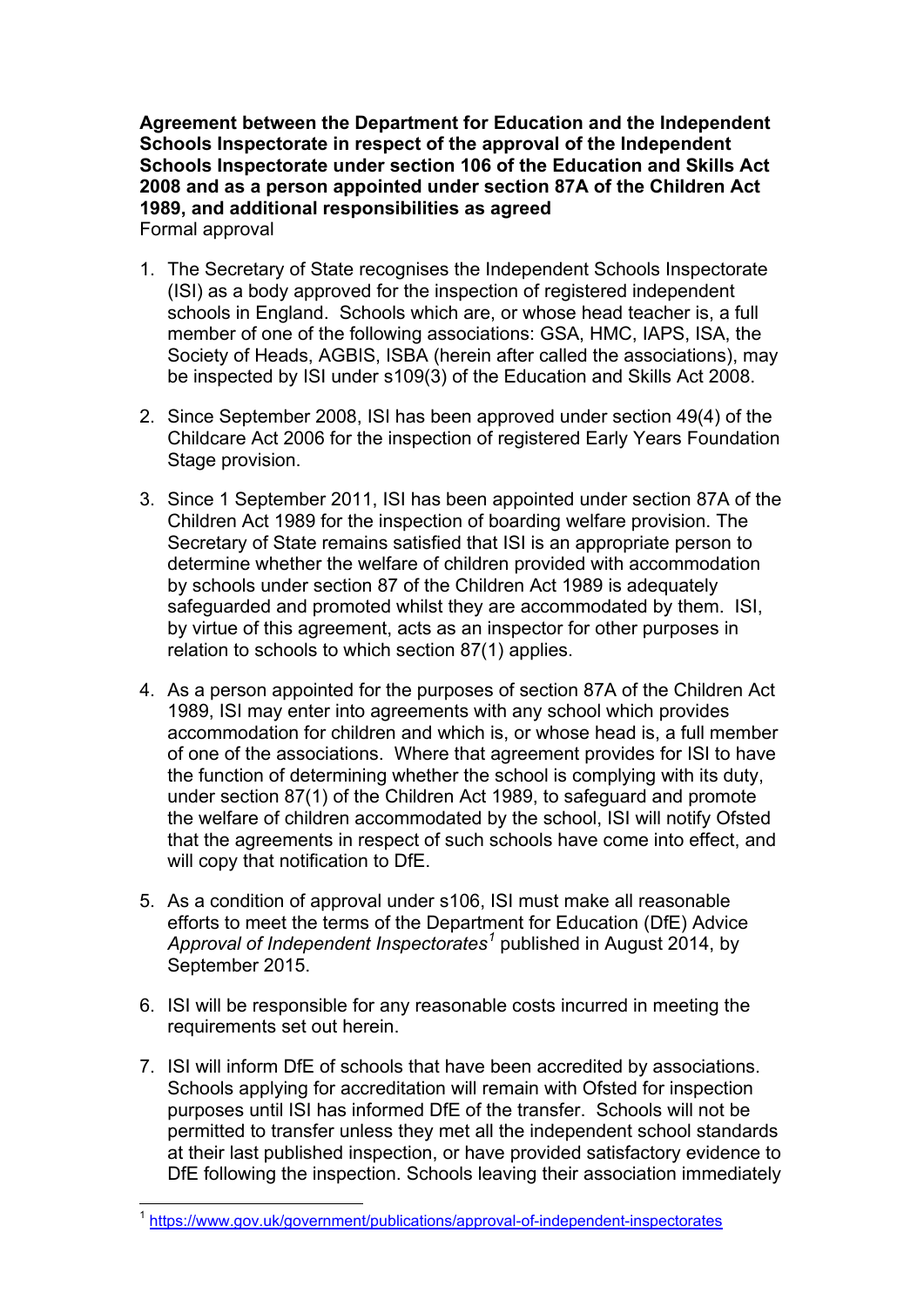move back to Ofsted (unless simultaneously being accredited by an alternative association).

- 8. Where a non-association school and an association school amalgamate, ISI will advise DfE whether the non-association school will be accredited to the relevant association or absorbed into the accreditation of the association school.
- 9. DfE retains the right, in exceptional circumstances, to ask Ofsted to undertake an inspection of a school normally inspected by ISI, and will inform ISI of its intention to do so where this is the case.

## Independence

- 10.ISI will ensure that it maintains its independence from the associations, and will publish a statement of its independence.
- 11.ISI will appoint a minimum of two independent board members who are experts in relevant fields and have no connection, including financial investment or interest, with inspected schools or the body/ies which established the inspectorate or the associations.
- 12.ISI will publish on its website the names of Board members and make available on request to DfE a register recording their interests in ISI inspected schools (employment, governor positions etc).
- 13.ISI will seek the Secretary of State's approval before appointing any new Chief Inspector or making any change to the composition of the pool from which inspection teams are drawn.
- 14.No association shall seek to influence the conduct of any ISI inspection, including the composition of the inspection team and the conclusions of the inspectors. Any attempt at undue influence shall be promptly reported by the Chief Inspector of ISI to the Chairman of the Board of Directors of ISI, and the actions taken in response to any such complaint shall be reported to DfE.

## Inspection Framework

- 15.Inspections will be carried out in accordance with ISI's framework (the framework), which will include a requirement to report on schools' compliance with the Independent School Standards $2$  and, where applicable, with the Early Years Foundation Stage provision for pupils. In addition, when ISI carry out an inspection of a boarding school under section 87A of the Children Act 1989, it must assess whether the school is adequately safeguarding and promoting the welfare of the children for whom accommodation is provided (including schools where all boarders are 16 or over) by reference to the National Minimum Standards for Boarding Schools.
- 16.The framework should be agreed by DfE. Any subsequent changes to the

<span id="page-2-0"></span> $2$  The Education (Independent School Standards) (England) Regulations 2014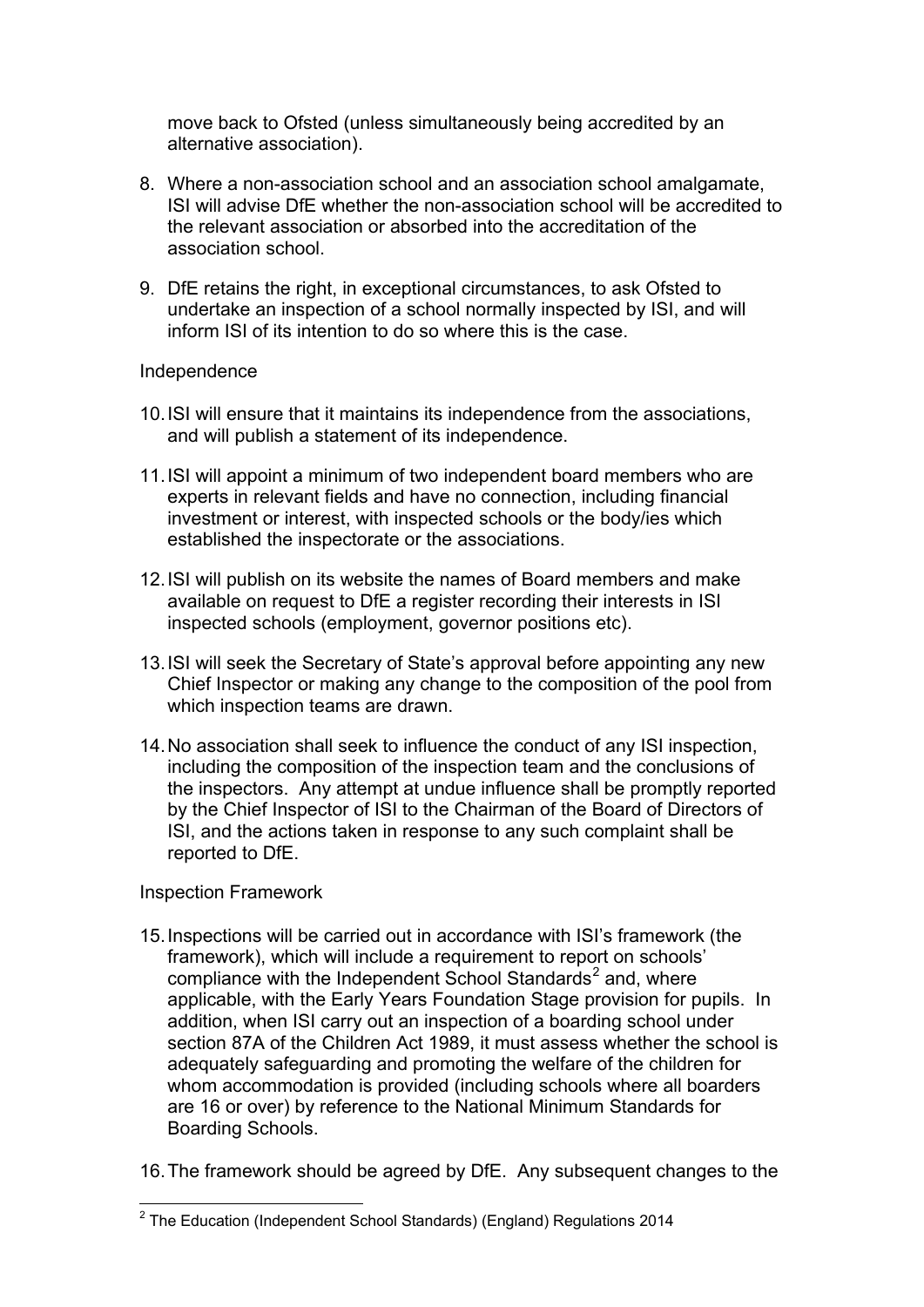framework must continue to enable ISI to report effectively on all the relevant standards and must be agreed with DfE. ISI will make any alterations to the framework needed to maintain alignment with any new regulations or standards.

- 17.ISI will publish the framework on their website. The published framework will include, but not be limited to, reporting on the relevant standards, composition of inspection teams, inspection timelines, notice periods, key judgement areas, grade descriptors and arrangements for publishing reports. The framework may also include reporting on other matters as determined by ISI after consultation with its stakeholders.
- 18.The framework should also include reporting on the extent to which a school complies with Schedule 10 of the Equality Act 2010.
- 19.ISI will consult schools and DfE on substantive changes to their frameworks and DfE will offer timely comments on any changes proposed.

Inspection commissioning

- 20.ISI will send a schedule of inspections for DfE approval at least one term in advance. Any request from a school to defer an inspection should be agreed in advance with DfE. DfE may request an inspection to be deferred or brought forward from the schedule where circumstances require this.
- 21.Where relevant, ISI will integrate education and welfare inspections, and inspections of registered EYFS as much as possible.
- 22.ISI will provide DfE with at least monthly updates during term time of inspections scheduled and completed within the term, including inspections commissioned by DfE outside of the regular cycle.
- 23.ISI will carry out emergency inspections commissioned by DfE, and will discuss with DfE where there are any questions about the commission, its supporting evidence or the timescales.
- 24.ISI will carry out progress monitoring inspections when commissioned by DfE.
- 25.ISI will carry out material change inspections when commissioned by DfE.
- 26.ISI will evaluate action plans when commissioned by DfE, following action by DfE in relation to regulatory failings.
- 27.ISI will provide witness evidence and representation at tribunal hearings, and provide inspectorate representation at local authority strategy meetings and serious case reviews when agreed with DfE.

Inspection reporting

28.ISI will publish inspection reports in a timely manner for regular cycle inspections, progress monitoring inspections, and emergency inspections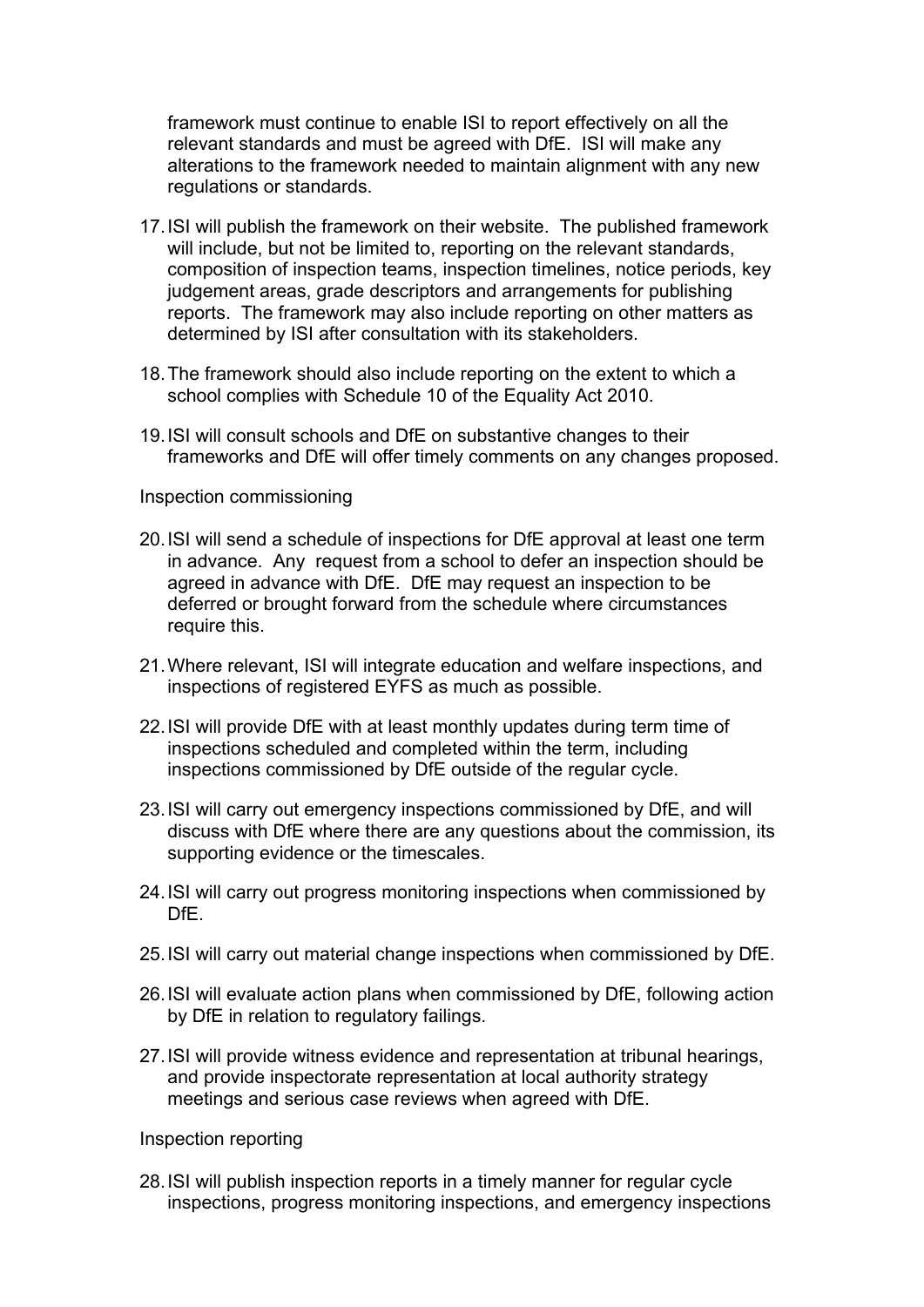where this is agreed with DfE.

- 29.Before publication, ISI will send reports to schools to allow them to check for factual accuracy.
- 30.ISI will incorporate, at or near the start of the inspection report, the following wording: "Ofsted monitors the work of independent inspectorates on behalf of the DfE, including a sample of inspections, and you can find the latest report on the work of ISI on the Ofsted website".

Complaints handling

- 31.ISI will publish and implement a policy for handling complaints about ISI inspections, to include consideration by an independent adjudicator where necessary.
- 32.Complaints will not normally delay publication of a report, but if a report is to be delayed, ISI will alert DfE.
- 33.ISI will forward any complaint about an independent school that may indicate that the standards are not being met to DfE, for consideration of whether an inspection or any other action may be required.
- 34.ISI will also publish and implement a policy for complaints about ISI.

Quality Assurance

- 35.ISI will agree to Ofsted monitoring of samples of inspections and reports, in relation to the requirements set out herein and ISI's own framework as agreed with DfE. Details of monitoring activity will be agreed after discussion between Ofsted, ISI and DfE, and will be in line with a memorandum of understanding jointly agreed by them to be published by DfE.
- 36.ISI will provide Ofsted with details of scheduled inspections including inspections commissioned by DfE outside of the regular cycle, inspection documentation such as frameworks and guidance for inspectors, and other information as reasonably requested by Ofsted and agreed by DfE.
- 37.ISI will action any reasonable recommendations as a result of Ofsted's annual report and/or any report of individual monitoring activity, subject to an appeals procedure.
- 38.Any disagreement between ISI and Ofsted will be handled in line with a published procedure for appeals, the basis of which is agreed between ISI, Ofsted and DfE and which will include a formal process of appeal in relation to findings from monitoring reports and its annual report on ISI inspections.
- 39.Any complaint about ISI will be considered by DfE, who may ask Ofsted to carry out additional monitoring if this is deemed necessary by DfE. Complaints should have followed ISI complaints process first. DfE will inform ISI about any such complaint and its nature. DfE will also discuss